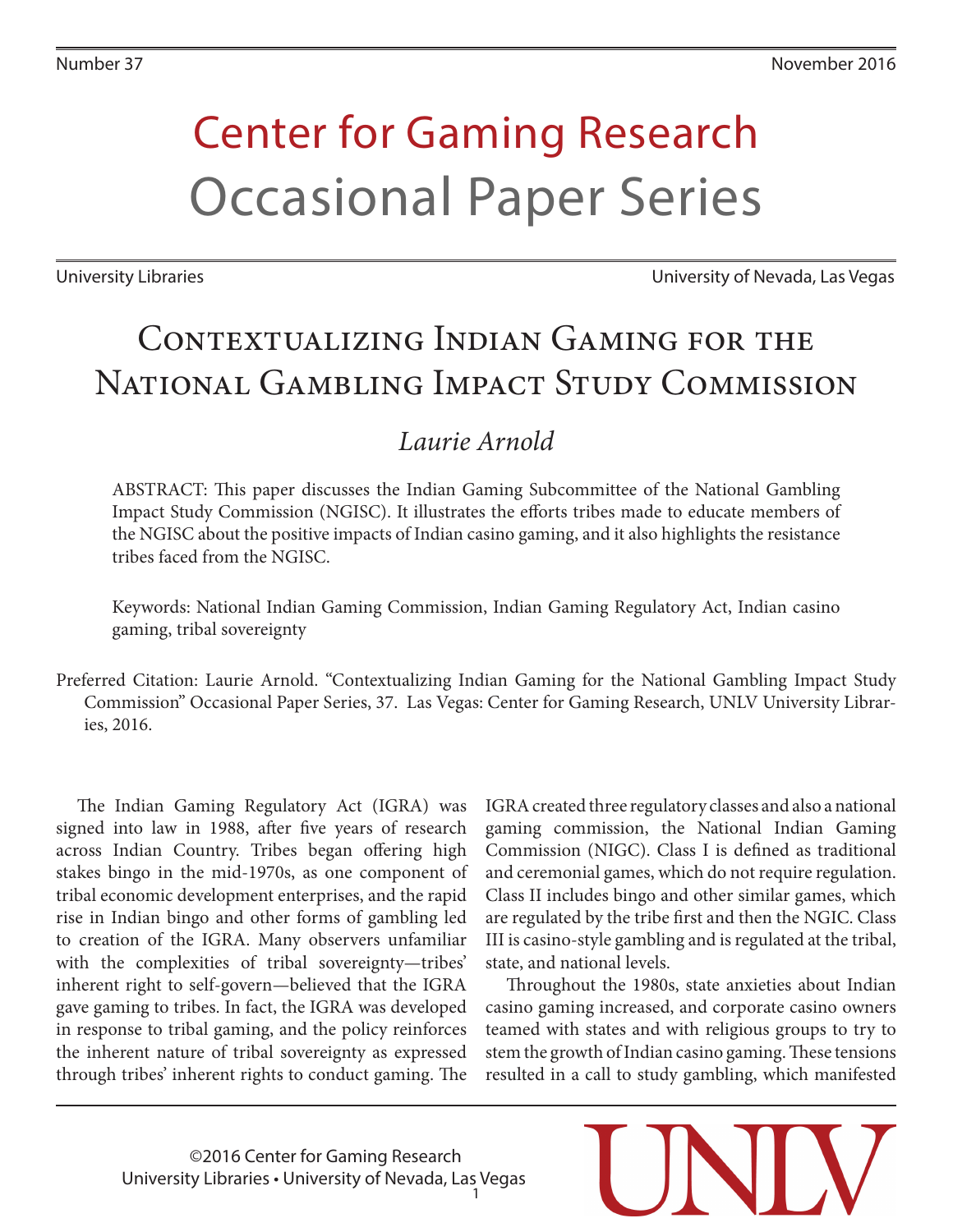in the National Gambling Impact Study Commission (NGISC).1 Congress approved the Act (S 104-169) in 1996. The Act called for a comprehensive examination of social and economic impacts of gambling, corporate and state and tribal, across the United States, to interrogate whether gambling was more positive or more negative for the communities in which it was situated.<sup>2</sup> It took Congress nearly two years to agree upon the Commission's goals, to determine who would serve on the Commission and how members would be selected. During those two years Congress consulted with experts in corporate gaming and government gaming including tribal gaming—as well as gaming opponents as it framed the work of the Commission. A previous study had been conducted in 1976, and the NGISC was charged with expanding upon that research.<sup>3</sup> Legalized gambling had exploded in the intervening twenty years. In 1976, only two states had legalized gambling. In 1996 only four states did not have some form of gambling.4

Nine members served on the Commission, three each appointed by the President, the Speaker of the House of Representatives and the Majority Leader of the Senate.5 Only one of these commissioners, Robert Loescher (Tlingit), President of the Sealaska Corporation, had any familiarity with tribal sovereignty or tribal communities, and it is evident that Loescher and Native American individuals who participated in hearings before the Commission had a great deal of education to perform in order to foster comprehension of tribal sovereignty among the commissioners.<sup>6</sup> In addition to Loescher, the Commission included: James Dobson president of the evangelical Focus on the Family ministry; Kay James, dean of the School of Government at Regent University; Paul Moore, M.D. of Mississippi, a friend of Senate Majority Leader Trent Lott; William Bible, chairman of the Nevada Gaming Control Board; Richard Leone, president of the Twentieth Century fund, a progressive think tank; Terrence Lanni, CEO and Chairman of the Board of MGM Grand, Inc.; Leo McCarthy, former lieutenant governor of California; and John Wilhelm, secretary-treasurer of the Hotel Employees and Restaurant Employees International Union, a 40,000-member organization primarily serving employees of Las Vegas hotels and casinos. Two of these commissioners, Dobson and James, were staunchly and publicly anti-gambling, and the corporate gambling interests were anti-Indian gaming, at times viciously. One appointee, Paul Moore, displayed no opinions or prior knowledge of the gambling industry, and was apparently recruited simply because of his friendship

with the Senate Majority Leader. Critics on both sides of the gambling question charged the president and the Congressional leaders with loading the commission while advocates from both sides noted that impartial conclusions would be impossible as a result.<sup>7</sup>

In April of 1998, Loescher recommended formation of a subcommittee on Indian gaming. The complexities of tribal law, tribal sovereignty, and Indian gaming were far beyond the experience of the commissioners, and Loescher asserted that the Commission would operate more effectively if Indian gaming was a separate aspect within the study. As a result of Loescher's efforts, Indian gaming was the only kind of gambling to have its own subcommittee.8 The Subcommittee on Indian Gambling was charged with examining "the impact of gambling upon Native American governments, families and communities." Paul Moore, John Wilhelm, and Robert Loescher served on this subcommittee, Moore as Chair, and cultural anthropologist Katherine Spilde was hired as a policy analyst for the subcommittee.<sup>9</sup>

The subcommittee essentially wanted to learn what gaming had done for Indian Country and if the IGRA was working. The group held hearings where tribal leaders detailed the numerous positive impacts of Indian casino gaming. The Shoshone Bannock tribe wanted the subcommittee to know that "Gaming is the oldest form of recreation: the Shoshone and Bannock peoples have conducted traditional games since time immemorial. Hand games and traditional card games still take place on weekends at community lodges."10 Harris Teo of the Yakama Indian Nation observed, "Indian gaming is governmental gaming…To paint a negative picture of Indian gaming is another attempt to undermine Indian self-determination and self-sufficiency."11 Tribes consistently discussed tribal sovereignty, which manifests as political sovereignty, cultural sovereignty, and economic sovereignty.

When the NGISC began its research in 1996, Indian casino gambling was entering its second decade. That President Clinton included it as an area for research and the Commission's creation of a subcommittee to more fully explore what Indian casino gambling meant for Native American communities and the communities around them is a testament both to the alreadysignificant economic revenues generated by Indian gaming and to American anxieties about Indian gaming. Moreover, tribes and the National Indian Gaming Association (NIGA) played a central role in making Indian gaming part of the larger study of gambling in America. Timothy Wapato (Colville), former Executive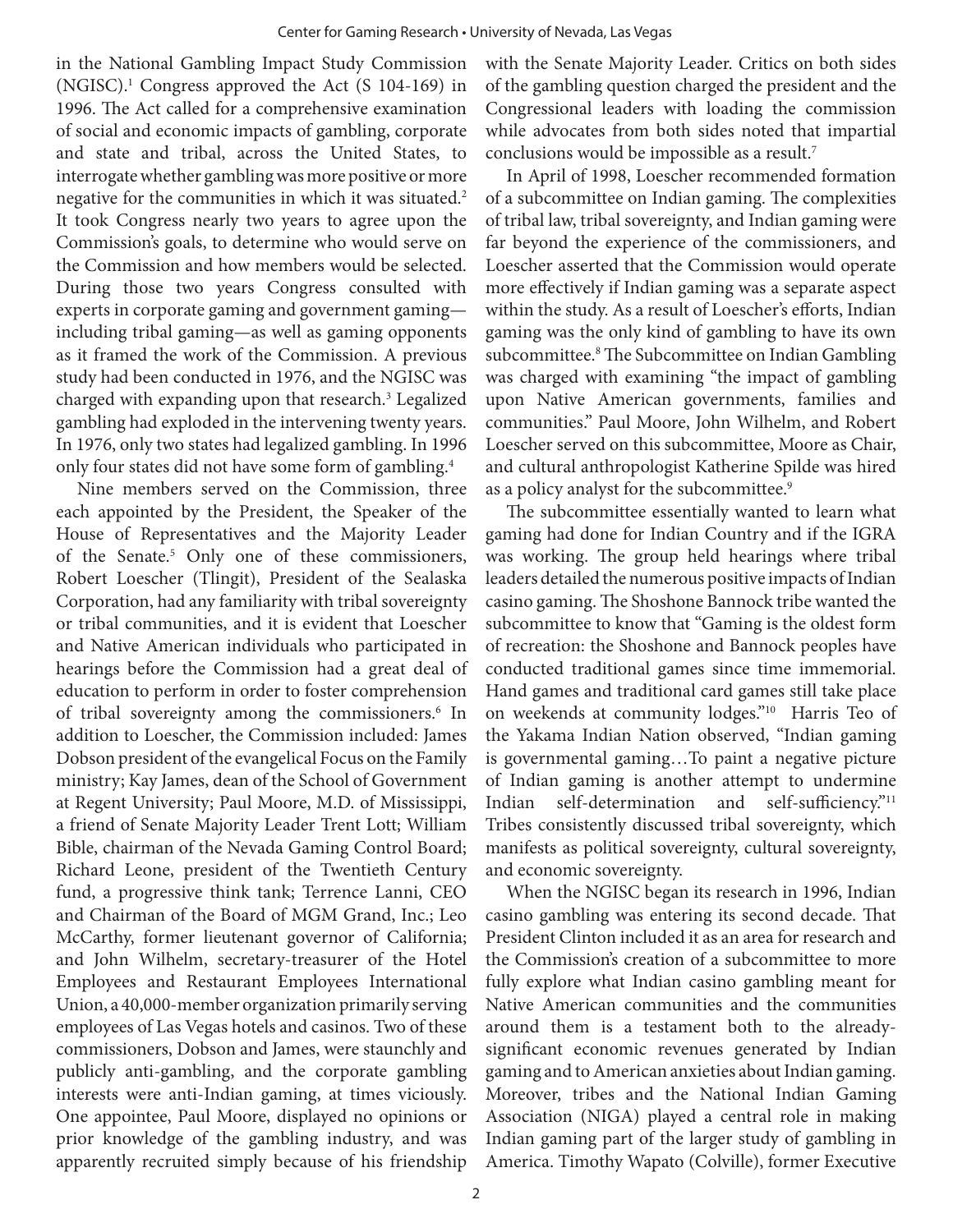Director of NIGA, reminded the Commission, "It was Indian Nations who first proposed examination of the relationship between gaming revenue and the [tribal actions related to] poverty and welfare…and whether other "alternative revenue systems" are available to [tribal] governments. The final version of the legislation created a Commission which was intended by Congress to fairly and equitably examine Indian gaming in proper relation to the more global issues the Commission was created to examine."12

More than one hundred tribal members from 50 gaming tribes $13$  testified before the subcommittee, and the subcommittee consistently heard that Indian gaming was working, and that the IGRA was working. "Don't destroy it;<sup>14</sup> it means economic survival."<sup>15</sup> Mark Fox, on behalf of the North Dakota Indian Gaming Association and the Three Affiliated Tribes of the Fort Berthold Nation (Mandan, Hidatsa, and Arikara Nation), discussed grave rates of poverty and unemployment on the North Dakota reservations. He noted that gaming had not wholly resolved these issues but had improved employment and somewhat reduced poverty.16 During another hearing, Clifton Pattea, President of the Fort McDowell Mohave-Apache Indian Community, reminded the subcommittee, "A few short years of revenue cannot reverse years of poverty, despair, and lack of quality education…[Our community] urges the Commission to find that Indian Governmental Gaming is positive and that it should be continued."17

Cedro Gopsa of the Kickapoo Tribe of Texas indicated that gaming would be the only way this small and very poor tribe would begin to emerge from poverty. The tribe had won federal recognition in 1983, a long battle despite having a Peace Medal from George Washington recognizing them as American allies, but had no land base. The land base would provide homes and community, yes, but Gopsa intentionally focused the conversation on the inextricable connection between Kickapoo spirituality and homeland. Without a designated homeland, they had been prevented from worship, blocked from practicing their ancestral spiritualties. Gaming revenue would mean improved social services and education, but more importantly it represented the opportunity for cultural continuity.<sup>18</sup> In response to Gopsa, Moore proclaimed, "I got my wish. I think we heard from some 'po' Indians." Without irony and barely pausing for breath after hearing from an impoverished community, Moore then observed that the Commission's most serious charge was to determine "how much is enough." Throughout the day, Moore asked each participant what they thought of the term "rich Indian," especially when he believed he had just heard testimony from one. Then he was thrilled to at last hear from "po' Indians," presumably because he found them more legitimate or credible than tribes who had won some economic successes through gambling.<sup>19</sup>

In fact, Moore misstated the Commission's charge to determine "how much is enough." In the authorizing legislation, Congress mandated the Commission "conduct a comprehensive legal and factual study of the social and economic impacts of gambling in the United States on Federal, State, local, and Native American tribal governments; and communities and social institutions generally." The Act called for a report which summarized the research collected and which included recommendations of the Commission, but it did not authorize the Commission to limit growth of gaming or to identify ways to limit growth of gaming. Individual commissioners may have wanted to do so, but that was outside their authority.<sup>20</sup>

Moore's questions about rich Indians and poor Indians illustrates American anxiety about whether Indians who were not impoverished could still be Indian. As historian Alexandra Harmon noted, "When it seemed that Indians could also be millionaires, many people tried to sort out their thoughts on ambition and on Indians simultaneously."<sup>21</sup> The entire subcommittee process can be viewed through this lens. Throughout the testimony and the internal Commission meetings, Indian gaming and issues of whether tribes "deserved" to have gaming became a primary question for commissioners. They were intensely interested in controlling tribes through tighter regulations and through increased state and federal control over decisions related to Indian gaming. Whether or not commissioners favored or opposed gambling, with the exception of Robert Loescher, all of the commissioners believed tribes were somehow gaining unfair advantages through gaming. Lou Jones, head of security for the Viejas Tribe of California, a native Californian but not a tribal member observed, "I noticed you asked some questions earlier about rich Indians, which I thought was rather interesting. I have never heard anybody ask any business about rich owners. It seems to me that sometimes in dealing with Indians, if they are successful, we have a double standard here, and this is what is happening in California."<sup>22</sup>

Anthropologist Katherine Spilde noted that the rhetoric of "rich Indians" has been used by outsiders to "weaken tribal claims of sovereignty on the basis that tribes do not *need* sovereign rights now that they have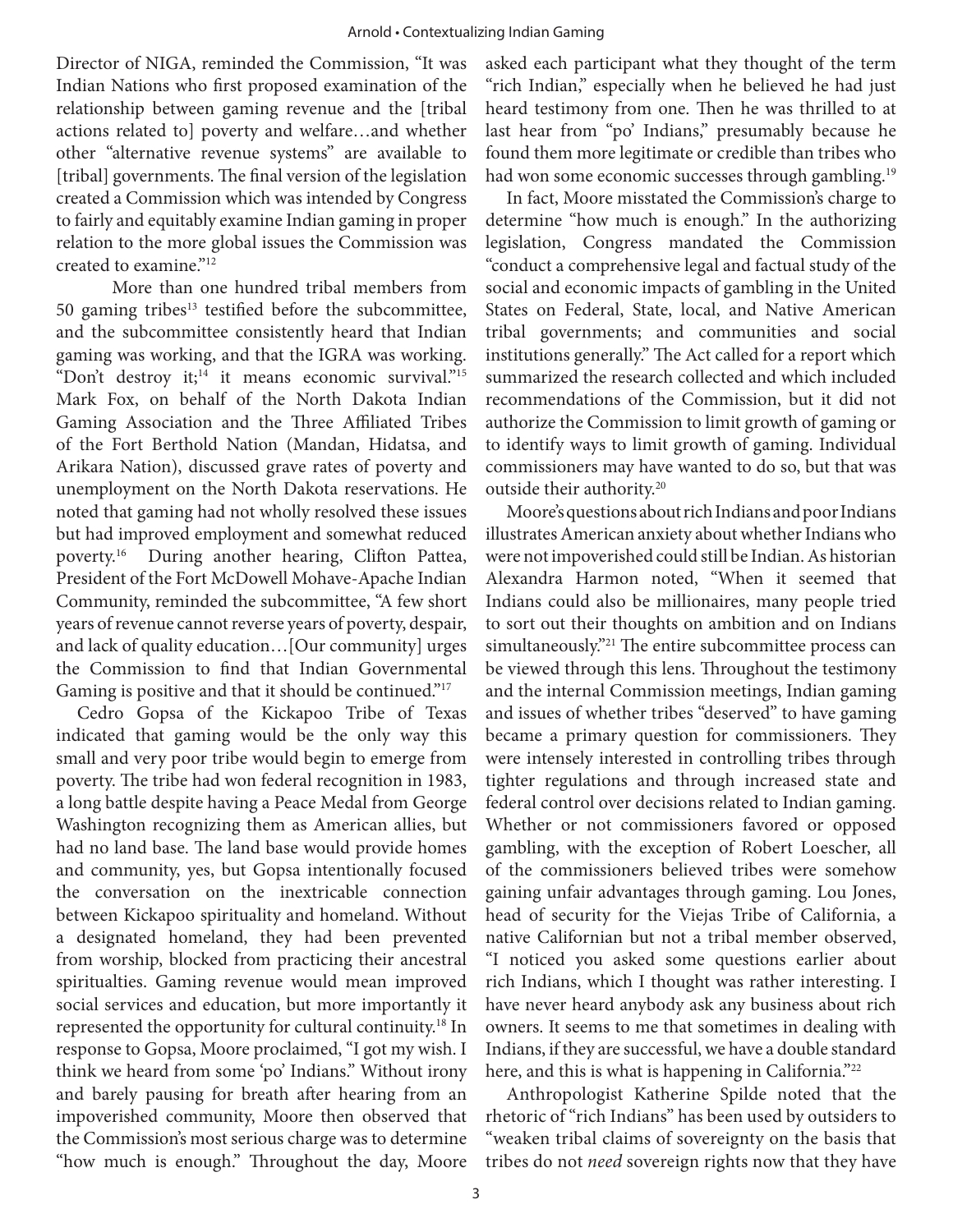a new economic resource (emphasis in the original)."23 Tribes acknowledged recent economic successes at the same time they asserted tribal sovereignty and while reminding Commissioners about federal commitments to tribes. Stanley Crooks, Chairman of the Shakopee Mdewakanton Dakota community asserted, "Gaming has brought substantial progress, but it will be many years before the devastation of nearly 200 years can be remedied, particularly for larger tribes in rural areas…That is why I firmly believe that the Federal Government must continue to maintain its trust responsibility to the tribes, irrespective of whether gaming continues or not. Our Mdewakanton ancestors ceded 24 million acres of land and gave up a way of life in exchange for the promise of protection by the United States. That protection must be honored."24 All tribes noted the economic impact on the reservations and surrounding communities, where even low-revenue casinos put hundreds of thousands of dollars into localities and states through goods and services purchases and through payroll taxes and charitable contributions. For higher revenue casinos, these figures soared into the millions. Critics of Indian gaming have noted that low-revenue casinos generate little for their communities, but those conclusions overlook the importance of tribal self-determination, tribal economic development, and tribal member pride in steady employment which feeds their families and their intellect. Tribes do not view gaming as a wealth generator, but instead as a mechanism which supports the real wealth: community, culture, selfdetermination, and sovereignty. Put another way, viewing Indian gaming simply through the lens of economic development misses the point. And that's why it was so important for the subcommittee to hear tribal testimony.

Stan Rice, Jr., President of the Yavapi-Prescott Tribe, shared his community's story, "Today, I come before you to share a success story. A true story of selfsufficiency, growth, community involvement and, most importantly, a story of pride…Once the recipient of charity and governmental support, we are now giving back to our community and supporting many of those charitable groups which once helped us…In summary, I pose the question, 'What has gaming revenue done for the Yavapi-Prescott Tribe?' The answer is…fulfill a dream. What we once thought was impossible has now been made possible…Now we are in a position to realize our dreams, to build a community, and to preserve our heritage."25

#### **Hostilities**

As tribal leaders shared meaningful accounts of tribal restoration and noted some of the positive social, cultural, and economic impacts gaming had on their communities, subcommittee members seemed to remain somewhat obtuse. As a result, tribal governments and individuals testifying before the subcommittee often felt they faced a hostile environment. Two issues in particular emerged as points of contention during the hearings: John Wilhelm's conflict of interest and the Commission's insistent requests for casino-by-casino tribal revenue data despite the NIGC's response that the data was legislatively deemed confidential by the IGRA.

John Wilhelm, on behalf of the HERE Union, had brought five lawsuits and National Labor Relations Board (NLRB) proceedings against tribes. Jacob Coin, Executive Director of NIGA, observed that Wilhelm was "engaged in out-and-out warfare with Indian tribes," and that it "reflect[ed] poorly on the credibility of the entire Commission for it not to insist that Mr. Wilhelm remove himself from issues and reports involving Indian gaming."26 The day after the first Indian subcommittee hearings in San Diego, the Coalition of Northern California Tribes, via Priscilla Hunter (Chairperson, Coyote Valley Tribe) and Victor Preston (Chairman, Susanville Rancheria), wrote to Commission Chair Kay James about Wilhelm's behavior. Hunter and Preston noted that the subcommittee told tribes seating was limited to 20, so tribes should not bring employees or tribal members. Upon arriving the first day, they discovered the hearings were actually held in a large room. On the second day, tribes arrived to find "the entire ballroom filled to over capacity with Latino people who were there in opposition to Proposition 5, [California's] Indian Gaming Initiative. They were wearing yellow union shirts and holding yellow "Vote No on 5" placards." Hunter and Preston went on to say that tribal members who spoke Spanish asked the protestors why they were at the hearing. "The Latino people told the tribal members that they did not know why they were there. They were just told to be there and they would be paid. They were told to clap when everyone else did. And they were told NOT to speak with anyone (emphasis in the original)."

Despite these interruptions, tribes continued to testify before the subcommittee, clearly recognizing that they may have few chances to illustrate the impacts of tribal gaming. Tribes initially felt the hearing went well, until, "We were outraged when, at the conclusion of the hearing and still within the ballroom, Commissioner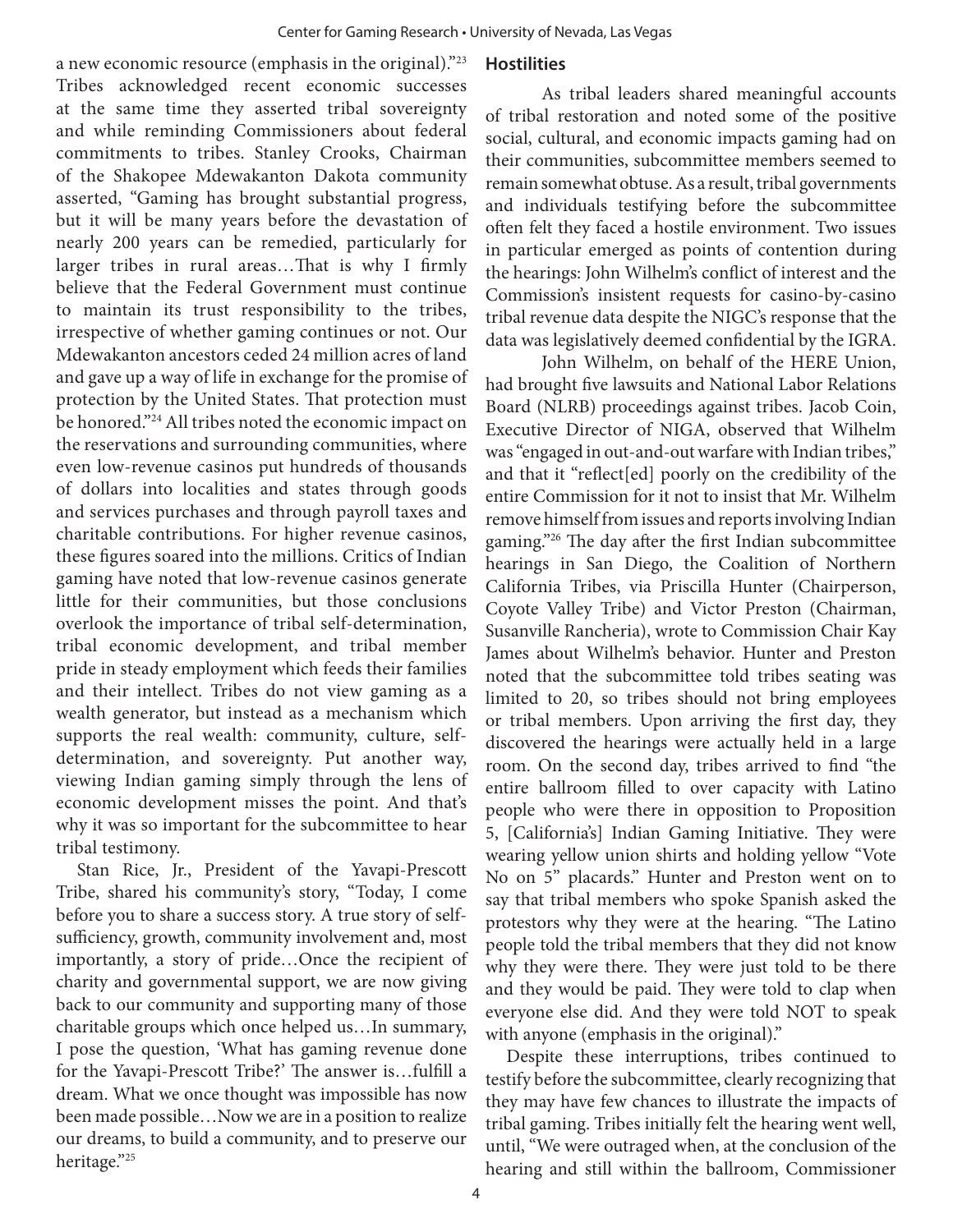John Wilhelm led an anti-Indian rally with the union supporters, encouraging them to continue their fight against Indian gaming. There is no doubt in our minds that Commissioner Wilhelm has a severe conflict of interest…Commissioner Wilhelm's display is an insult to the California Indian people. Did the Commission invite tribes to a meeting to be publicly humiliated?" Hunter and Preston concluded that tribes were willing to share information and that they expected to be treated with dignity and respect, and they also requested that any future overt bias be eliminated from the Commission.27 Wilhelm's public anti-Indian bias was not enough to remove him from the Commission; he remained a member through the Commission's end.

In addition to the conflict of interest inherent in seating Wilhelm on the Commission, tribes also had to repeatedly assert why the Commission was not entitled to see confidential tribal casino revenue and income statements. The IGRA expressly restricts disclosure of tribal gaming information and it requires the NIGC to keep all tribal information confidential. Timothy Wapato (Colville), former Executive Director of the National Indian Gaming Association, reminded the Commission, "The authorizing Committees in Congress (Senate Indian Affairs Committee and the House Resources Committee) have done oversight or examination on the effects of [the IGRA]…exceeding a rate of three times a year. The idea behind this Commission was not that Congress needed additional information on Indian gaming from a national Commission with limited experience in Indian Nation matters."28 Each of the one hundred people testifying from their tribes addressed regulation in their testimony, each one describing the three or four levels of auditing and regulation their casinos employed, and despite this, the Commission chose to impugn tribes and sovereignty by concluding that tribes are "unregulated," the very conclusion tribes and NIGA had feared from the beginning of the study. Keller George, President of the United South and Eastern Tribes and Chairman of the Oneida [New York] Indian Gaming Commission posed this question to the subcommittee in January 1998: "How do you reconcile this overwhelming body of evidence with the accusation that Indian gaming is unregulated? The answer is quite simple—when you focus on who is making the accusation. To the best of my knowledge, no state government official has suggested to the NGISC that the regulation of Indian gaming is inadequate or that there is rampant corruption on

Indian reservations…Further, the federal government has not appeared before this Commission to suggest that organized crime has invaded Indian gaming… The principle purveyors of the myth that Indian gaming is unregulated are the owners and operators of non-Indian casinos." George observed that these owners were simply afraid of competition and that the motive for this misinformation was "a quest for monopolistic power." George went on to say that outsiders who concluded that tribes were not capable of self-regulation expressed sentiments that were at best paternalistic, at worst racist. "In all events, these attitudes will no longer be tolerated!"29

One leader lamented, "There is, in Indian Country, a continuing fear of this Commission. There is concern that this study will fail to report the facts despite the many and historic efforts of Indian Nations to participate openly and honestly. Events have occurred during the life of this Commission which do not develop trust that this Commission is interested in the facts about Indian gaming."30

#### **Final Report**

After a year of collecting testimony from tribes, the subcommittee presented their findings to the whole Commission. Robert Loescher reminded his fellow commissioners that, per the IGRA, revenues from Indian gaming must be used for the social and economic impact of tribal members. "In my view, gaming is just a tiny down payment on the deficit of stupendous social and economic needs facing the vast majority of Native American citizens. The Commission record strongly supports the conclusion that the economic benefits under IGRA are being realized." 31

An early draft of the Indian Gambling Subcommittee report concluded, "Tribal government gaming is inherently problematic from a jurisdictional point of view since Indian affairs are primarily a Federal concern and gambling is historically a state one. Tribal government gaming has intensified tensions over Federal, state, and tribal jurisdiction that have existed for over 200 years."32 After one year of tribal testimony regarding the positive social, cultural, and economic impacts of tribal gaming, and one year of extensive discussion of the IGRA, the subcommittee chose to reinforce state anxieties over tribal sovereignty rather than use its position to explain tribal gaming more clearly. At the Senate Committee on Indian Affairs oversight hearing on Commission's final report, NIGA president Rick Hill (Oneida) observed that the Commission could not understand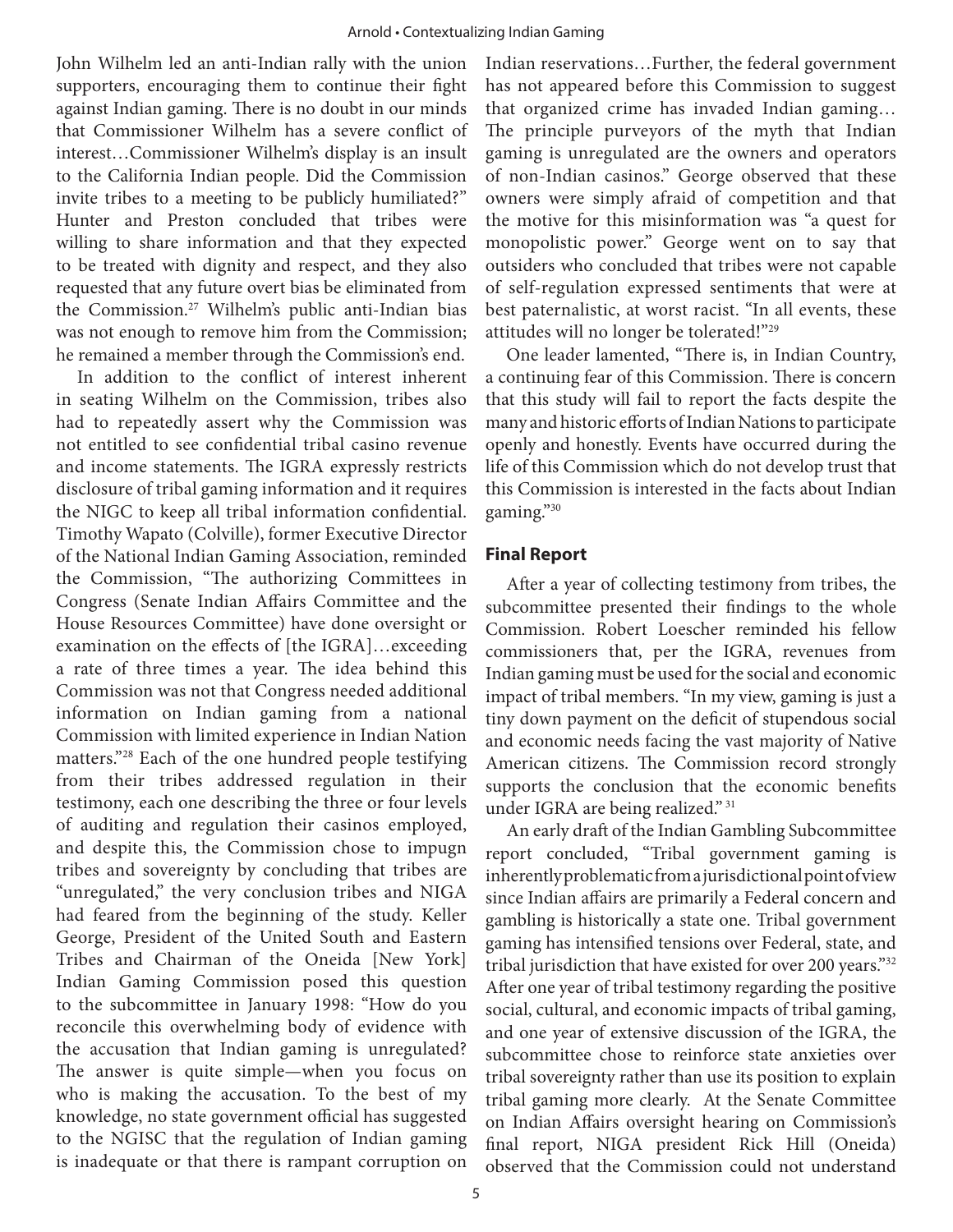tribes, "it was like Frankenstein meeting Dracula." No one on the Commission spoke the language necessary to understand Indian-government gaming.<sup>33</sup>

Ultimately, the final Subcommittee on Indian Gambling report did not include the draft language and it was generally positive for tribes. It also changed almost nothing. The Commission's final report included fifteen recommendations—the Commission had no authority to implement recommendations or infringe on tribal, federal, or state authority—ranging from recognizing and protecting tribal sovereignty and state sovereignty to acknowledging that the NIGC is the lead federal regulator of Indian gaming and that tribes must report annual gambling financial information to the NIGC. The recommendations encouraged tribes, states, and localities to continue to work together to find mutually beneficial solutions for local infrastructure, and that tribes and states should voluntarily work together with unions to ensure workers' rights. The Commission observed that tribes and states should work together, rather than expecting the federal law to resolve issues, but at the same time, the Commission called for Congress to specify "a constitutionally sound means of resolving disputes between states and tribes regarding Class III gaming."34 At last, states and tribes found common ground in their opposition to the recommended Congressional solution for tribal-state compacting. Tribes and states both asserted that such legislation would diminish their respective sovereignties and would eliminate the need to cooperate.35

Tribes had spent two years educating Commissioners about tribal government gaming. Tribal leaders clearly expressed how gaming had changed the lives of their tribal members and how the economic impact of gaming provided tribes with avenues to enhance their political sovereignty and cultural sovereignty. Joseph Kalt, from the Harvard Project on American Indian Economic Development, told the Commission, "Tribal gaming operations are the epitome of selfdetermination and self-government…They represent acts of political will, expressed through tribal members' own governments." Viewed through the continuum of federal Indian policy from separation to assimilation to self-determination, tribal gaming unquestionably illustrates how tribes implement their own solutions how little tribes need a benevolent "Great Father." It is also important to reinforce that the NGISC report did not change anything for Indian gaming because tribal leaders participated in those conversations. Unlike removal and allotment and termination, tribal

leaders defended tribal rights directly to the federal officials trying to diminish those rights. Social activist LaDonna Harris (Comanche) observed that tribes need to institutionalize self-determination. "We know that success depends on tribal leaders and Native activists being at the table before—not after—major decisions are made."36 The success of Indian gaming was never assured, a reality which is easy to forget forty years into tribal gaming.37 The testimony of these tribal leaders not only protected tribal government gaming for one more day, it also advanced self-determination and reinforced sovereignty.

#### **Endnotes**

- 1 An Act to Create the National Gambling Impact and Policy Commission, Public Law 104-169 (hereafter P.L. 104-169), 104th Congress (August 3, 1996).
- 2 Taylor Branch, *The Clinton Tapes: Wrestling History with the President,* (Simon and Schuster, 2009), 359-360. Corporate gaming interests lobbied hard against Clinton, calling his assessment of the gaming industry an act of "treating legitimate corporations like gangsters." Note that these corporate interests sought only to protect only their industry; they were not also defending Indian casino gaming.
- 3 For a short overview of the Commission's report, see Jackie Barone, "Report of the National Gambling Impact Study Commission," in *American Indian Law Review* 24, no. 2 (1999-2000); 493-501.
- 4 Former Senator Paul Simon, Charge to the Commission, June 20, 1997, 36, National Gambling Impact Study Commission, http://govinfo.library.unt.edu/ngisc/meetings/ june2097/june20p3.html#p3-2 retrieved June 20, 2015.
- 5 P.L. 104-169
- 6 State and corporate gaming interests were represented by commissioners, as were Christian Conservatives and union interests. The National Coalition Against Legalized Gambling asserted that Clinton's appointment of three pro-gambling commissioners (Bible, Lanni, and Wilhelm) completed "a trio of mouthpieces for the Las Vegas casinos" in Tom Strode, "Clinton Completes Gambling Panel," The Ethics and Religious Liberty Commission of the Southern Baptist Convention, 5/1/1997, Katherine Spilde Tribal Gaming Research Files, University of Nevada Las Vegas Special Collections (hereafter Spilde Papers), box 39, folder "Commissioners."
- 7 Steven Andrew Light and Kathryn R.L. Rand, *Indian*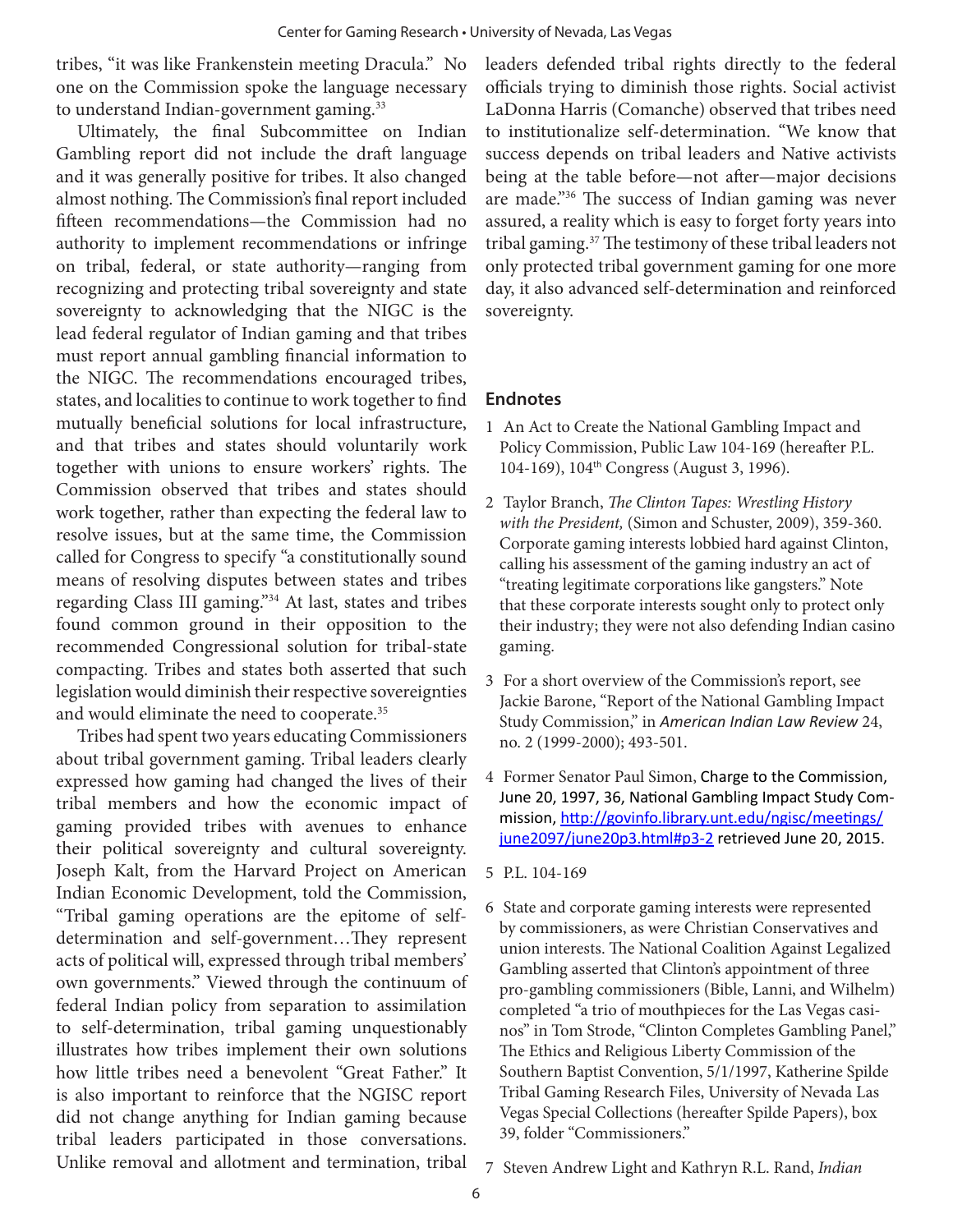*Gaming and Tribal Sovereignty: The Casino Compromise*, (University Press of Kansas, 2005), 54.

- 8 Letter from Robert Loescher to Kay James, "National Gambling Impact Study Commission," April 14, 1998, Spilde Papers, box 40, folder "Indian Subcommittee Witness Lists."
- 9 Spilde Papers, box 40, folder "NGISC agendas."
- 10 Testimony of the Shoshone-Bannock Tribes to the National Gambling Impact Study Commission Subcommittee on Indian Gaming, Seattle, Washington, January 7, 1999, presented by Mr. Keith Tinno, Chairman, Fort Hall Business Council, 1, Spilde Papers, box 39, folder "Keith Tinno, Shoshone Bannock."
- 11 Yakama Indian Nation and Yakama Nation Gaming Commission testimony before the National Gambling Impact Study Commission, Seattle, WA, January 7, 1999, 3, Spilde Papers, box 39, folder "Harris Teo, Yakama Indian Nation."
- 12 Testimony of S. Timothy Wapato, Consultant and Former Executive Director, National Indian Gaming Association, before the National Gambling Impact Study Commission Subcommittee on Indian Gaming, Seattle, Washington, January 7, 1999, 3-4, Spilde Papers, box 39, folder "S. Timothy Wapato NIGA."
- 13 In 1998, 146 tribes had Class III gaming facilities, out of a total of 554 tribes. The 50 tribes who participated in the NGISC hearings represented more than one-third of tribes with Class III gaming. National Gambling Impact Study Commission Report, National Gambling Impact Study Commission, June 18, 1999, 6-2.
- 14 Testimony of President Audrey Kohnen, Prairie Island Community, National Gambling Impact Study Commission, Seattle, WA, January 7, 1999, 3, Spilde Papers, box 39, folder "Audrey Kohnen, Prairie Island Comm."
- 15 Statement on behalf of the Confederated Tribes of the Warm Springs Reservation of Oregon, NGISC Subcommittee on Indian Gaming, Seattle, WA, January 7, 1999, 3, Spilde Papers, box 39, folder "Warren Clements, Warm Springs Rez, OR."
- 16 Testimony of Mark Fox on behalf of the North Dakota Indian Gaming Association and the Affiliated Tribes of the Fort Berthold Nation, Tempe, AZ, August 1, 1998, "National Gambling Impact and Study," transcript prepared from recordings, 164, Spilde Papers, box 39, folder "Frank Chavez, Sandia Pueblo."
- 17 Written testimony of Clifton M. Pattea, President, Fort McDowell Mohave-Apache Indian Community, on Behalf of the Fort McDowell Mohave-Apache Indian Communi-

ty Regarding the Benefits of Tribal Governmental Gaming (Indian Gaming) Submitted to the National Gambling Impact Study Commission, May 25, 1998, 6, Spilde Papers, box 39, folder "Clifton Pattea Fort McDowell Indian Community."

- 18 At the time of this testimony, the Kickapoo Tribe of Texas was at the beginning of a good-faith negotiation of a gaming compact with Governor George W. Bush. As of this writing, the Kickapoo have unsuccessfully pursued a gaming compact with Texas to operate Class III gaming, but their Lucky Eagle Casino had been open as a Class II site since 1996.
- 19 Testimony of Cedro Gopsa on behalf of the Kickapoo Indians of Texas, Tempe, AZ, August 1, 1998, "National Gambling Impact and Study," transcript prepared from recordings, 188-189, Spilde Papers, box 39, folder "Cedro Gopsa, Texas Kickapoo."
- 20 PL 104-169, 104th Cong., sec. 4. Duties of the Commission.
- 21 Alexandra Harmon, *Rich Indians: Native People and the Problem of Wealth in American History*, (Chapel Hill: The University of North Carolina Press, 2010), 3.
- 22 Testimony of Lou Jones, Head of Security, Viejas Band of California Indians, Tempe, AZ, August 1, 1998, "National Gambling Impact and Study," transcript prepared from recordings, 169-170, Spilde Papers, box 39, folder "Lou Jones, Viejas."
- 23 Katherine Spilde, "Acts of Sovereignty, Acts of Identity: Negotiating Interdependence Through Tribal Government Gaming on the White Earth Indian Reservation," (Ph.D. dissertation, University of California, Santa Cruz, 1998), 13.
- 24 Testimony Stanley Crooks, Chairman of Shakopee Mdewakanton Dakota Community, Tempe, AZ, August 1, 1998, "National Gambling Impact and Study," transcript prepared from recordings, 22-23, Spilde Papers, box 39 "Stanley Crooks, Shakopee."
- 25 President Stan Rice, Jr., Remarks, National Gambling Impact Study Commission, Tempe, Arizona, July 31, 1998, 2, 3, 10, Spilde Papers, box 39, folder "Stan Rice, Yavapi Prescott Indian Tribe."
- 26 "Letter from Jacob Coin, Executive Director of the National Indian Gaming Association to Timothy Kelly, Ph.D., Executive Director, National Gambling Impact Study Commission, March 3, 1999," 2, Spilde Papers, box 30, folder "NGISC—NIGA."
- 27 "Commission hearing July 29, 1998, " letter from Priscilla Hunter, Chairperson, Coyote Valley Tribe and Victor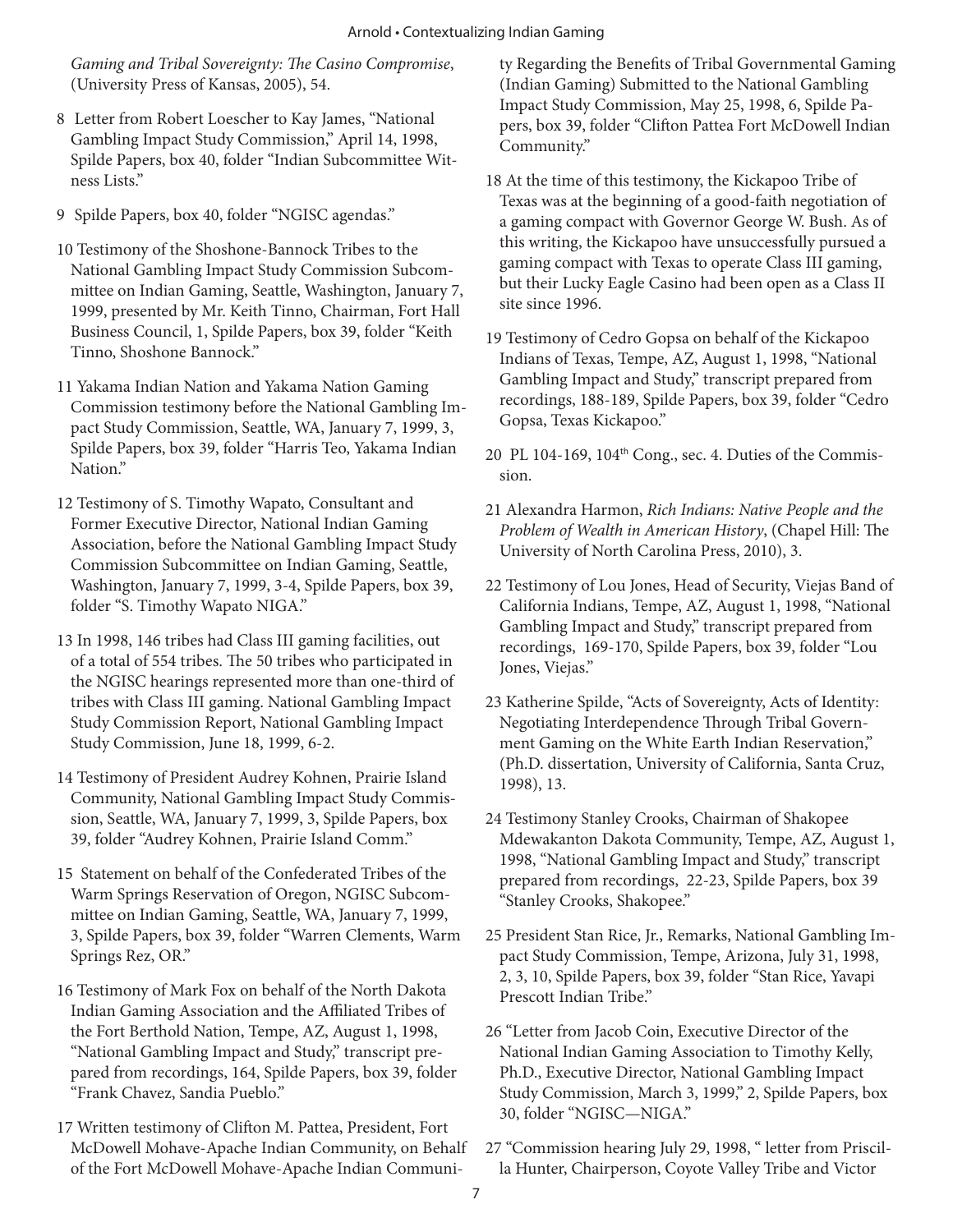Preston, Chairman, Susanville Racheria, to Kay James, Chair, National Gambling Impact Study Commission, Spilde Papers, box 39, folder "Priscilla Hunter Coyote Band of Pomo"

- 28 Testimony of S. Timothy Wapato, Consultant and Former Executive Director, National Indian Gaming Association, before the National Gambling Impact Study Commission Subcommittee on Indian Gaming, Seattle, Washington, January 7, 1999, 2, Spilde Papers, box 39, folder "S. Timothy Wapato NIGA."
- 29 Statement of Keller George, President of the United South and Eastern Tribes, Assistant to the Nation Representatives, Oneida Nation, Chairman of the Oneida Indian Gaming Commission, submitted to the National Gambling Impact Study Commission for inclusion in the record for the hearing held January 7, 1999 in Seattle, Washington, 1-2, Spilde Papers, box 39, folder, "Keller George in Seattle."
- 30 Testimony of S. Timothy Wapato, Consultant and Former Executive Director, National Indian Gaming Association, before the National Gambling Impact Study Commission Subcommittee on Indian Gaming, Seattle, Washington, January 7, 1999, 5-6, Spilde Papers, box 39, folder "S. Timothy Wapato NIGA."
- 31 Statement by Commissioner Robert Loescher of the National Gambling Impact Study Commission, Presented to United States Senate Committee on Indian Affairs, Washington, D.C., June 23, 1999, 30.
- 32 Indian Gambling Subcommittee Report, Draft 2/4/99, 19, Spilde Papers, box 40, untitled folder.
- 33 Senate Committee on Indian Affairs, S. Hrg. 106-117, Oversight Hearing on the Final Report of the National Gambling Impact Study Commission, June 23, 1999, 21.
- 34 National Gambling Impact Study Commission Report, 6-22—6-24.
- 35 Senate Committee on Indian Affairs, S. Hrg. 106-117, Oversight Hearing on the Final Report of the National Gambling Impact Study Commission, June 23, 1999, Testimony of Richard Hill, President, National Indian Gaming Association, 53; Testimony of Raymond Scheppach, Executive Director of the National Governor's Association, 54.
- 36 http://indiancountrytodaymedianetwork. com/2015/07/08/institutionalizing-native-american-self-determination-movement, retrieved July 9, 2015.
- 37 Katherine Spilde, personal communication, April 1, 2015.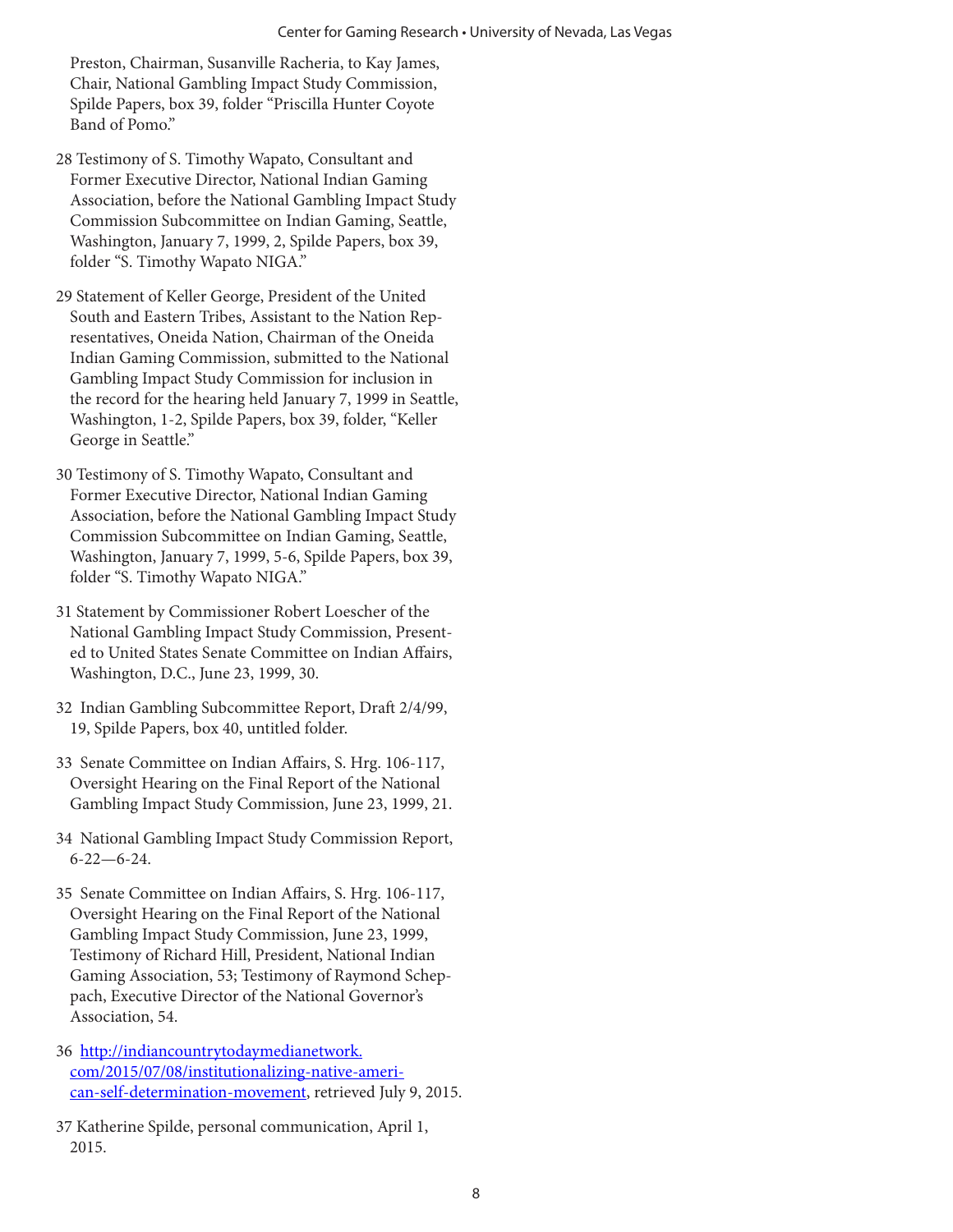

#### **About the Author**

Laurie Arnold is an enrolled member of the Sinixt Band of the Colville Confederated Tribes and is Director of Native American Studies at Gonzaga University. She has previously held positions at the D'Arcy McNickle Center for American Indian and Indigenous Studies at the Newberry Library in Chicago and at the University of Notre Dame. Her first book, Bartering with the Bones of Their Dead: The Colville Confederated Tribes and Termination, was published by the University of Washington Press in 2012. She holds a PhD in History from Arizona State University and a Bachelor's degree in History from Oregon State University.

Professor Arnold's next project, The National Indian Gaming Association and Intertribal Activism: Community Leaders, National Impacts, is a study of Indian gaming told from the beginning, through the lens of leaders who advocated on behalf of tribes and who continue to advance tribal goals three decades later. She developed the foundation for this project during her time as an Eadington Fellow at the UNLV Libraries in 2015.



UNIVERSITY LIBRARIES

## **Occassional Paper Series**



#### **About the Occasional Paper Series**

In 2010, the Center for Gaming Research launched an Occasional Paper Series that publishes brief studies of gambling and casinos with a policy and publicinterest orientation.

These papers are generally between three and sixthousand words, written with the intent of informing the public discussion of gambling and casinos. Topics include gaming history, casino management, and studies in sociology, economics, and political science related to gambling.

Authors include faculty affiliated with the Center for Gaming Research, particularly Eadington Fellows. As part of their residency, fellows complete a paper for the series.

In June 2013, the UNLV Gaming Press published *Frontiers in Chance: Gaming Research Across the Disciplines*, a collection of many of the papers in the series. For more information about this book, please see http://gamingpress.unlv.edu/.

A full set of the papers are available at: http://gaming. unlv.edu/papers.html